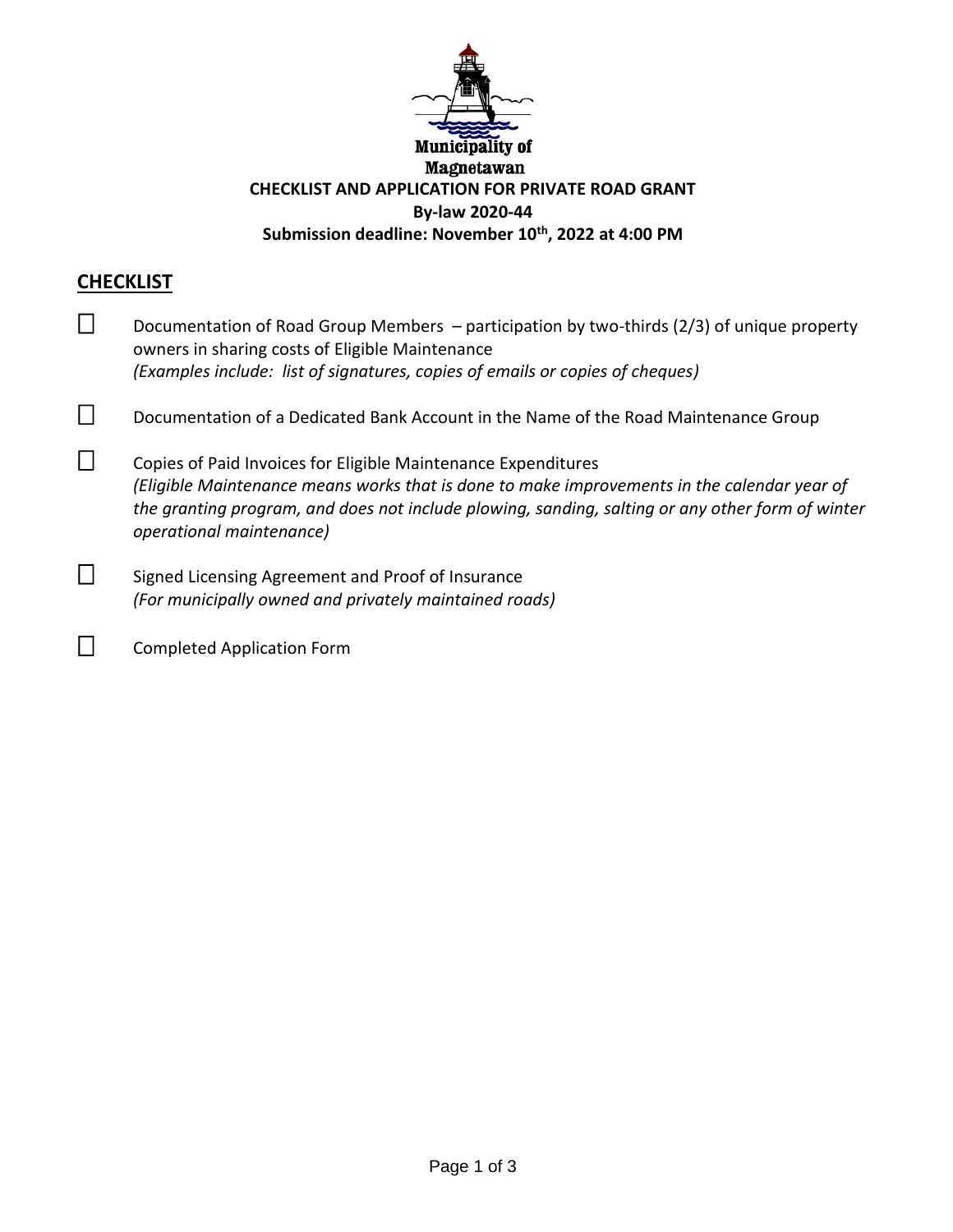## **APPLICATION**

| Maximum Eligible Grant*: $\frac{(\text{``}x \text{''} \times \text{5250.00}) + (\text{``}y \text{''} \times \text{540.00})}{(\text{``}x \text{''} \times \text{5250.00}) + (\text{``}y \text{''} \times \text{540.00})}$ |  |
|--------------------------------------------------------------------------------------------------------------------------------------------------------------------------------------------------------------------------|--|
|                                                                                                                                                                                                                          |  |
| *this amount is dependent on the numbers of applications received and may be lower than the<br>maximum eligible amount                                                                                                   |  |
|                                                                                                                                                                                                                          |  |
| Number of participating property owners: ______                                                                                                                                                                          |  |
| Total paid for Eligible Maintenance: \$<br>(please attach all paid receipts/invoices)                                                                                                                                    |  |
| <b>Road Maintenance Group Representative:</b>                                                                                                                                                                            |  |
|                                                                                                                                                                                                                          |  |
|                                                                                                                                                                                                                          |  |
|                                                                                                                                                                                                                          |  |
|                                                                                                                                                                                                                          |  |
|                                                                                                                                                                                                                          |  |
| I certify that all of the information above is to the best of my knowledge and belief true, correct and<br>complete.                                                                                                     |  |

Signature of Road Maintenance **Date signed** Date signed Group representative

\_\_\_\_\_\_\_\_\_\_\_\_\_\_\_\_\_\_\_\_\_\_\_\_\_\_\_\_\_\_\_\_\_\_ \_\_\_\_\_\_\_\_\_\_\_\_\_\_\_\_\_\_\_\_\_\_\_\_\_\_\_\_\_